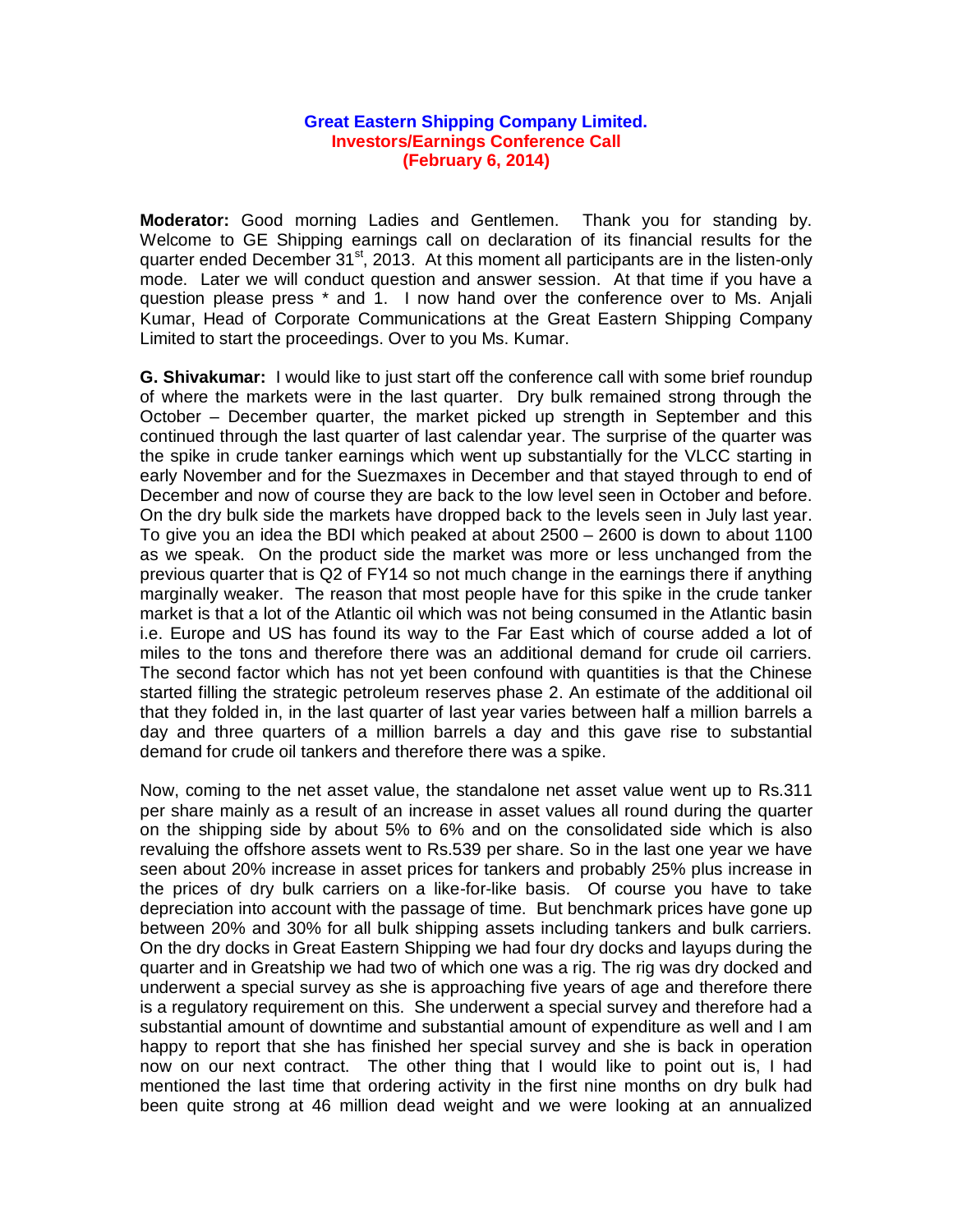number at of about 61 million dead weight but the depressing fact there is that we have now seen the numbers for the full year and the total ordering for the year is closed to 80 million dead weight so the last quarter has produced in excess of 30 million dead weight of ordering for dry bulk ships, so ordering activity is very strong which has also resulted in an increase in new building prices. So, with these highlights I would like to now hand it over to you and we are happy to take your questions and try to answer them in the best way we can. Thank you.

**Moderator**: Ladies and gentleman we will now begin the question and answer session. If you have question please press \* and 1 on your pushbutton phone and await your turn to ask the question when guided by the facilitator. If your question has been answered before your turn and you wish to withdraw your request, you may do so by pressing 1 on your phone. Ladies and Gentleman please press \* and 1 for questions. We have our first question from Mr. Bhavin Gandhi from BNP Securities, please go ahead sir.

**Bhavin Gandhi:** Just wanted to reconfirm the consolidated number, is it 589?

**G. Shivakumar:** 539.

**Bhavin Gandhi:** 539?

**G. Shivakumar:** That's right.

**Bhavin Gandhi:** So, if I look at the standalone accretion it's up from 284 to 311, however, on the consolidated side, just about Rs.7 up from the previous quarter why is that?

**G. Shivakumar:** Yes, couple of things. One is that there is the flux of time where you have a natural depreciation curve for assets. Second is, a little more conservative valuations on the offshore assets. I have mentioned in the past that it is an important caveat, offshore assets are nowhere as liquid as shipping assets and therefore the valuations are not nearly as accurate as they are and you can't have as much confidence in those as you have in shipping. And therefore they are on a little bit conservative side as compared to the October valuations.

**Bhavin Gandhi:** If you could comment on the impact that the rig down time had on the numbers. I can see Rs.100 crore kind of drop in the EBITDA offshore, if you could quantify the impact of rig down time here?

**G. Shivakumar:** Yes the impact of the rig was probably about Rs.60 crores, apart from that we have the currency which is about Rs.25 crores between the two quarters, so between those two Rs.85 crores and then we had some off hire for some of our vessels so the utilization levels for our offshore logistics supply vessels had been quite poor in the last quarter, quite poor in the sense that we are still about 95% but we had a lot more commercial off hire than in the previous quarter. So, we had vessels coming off contract and waiting for the next contract and we also had in two cases vessels coming off contracts from one place and having to move to another location for the contract which is not paid for and therefore having to take no earnings days on those.

**Bhavin Gandhi:** And this Rs.60 crore impact that you mentioned is just the revenue loss or there is some expenditure also?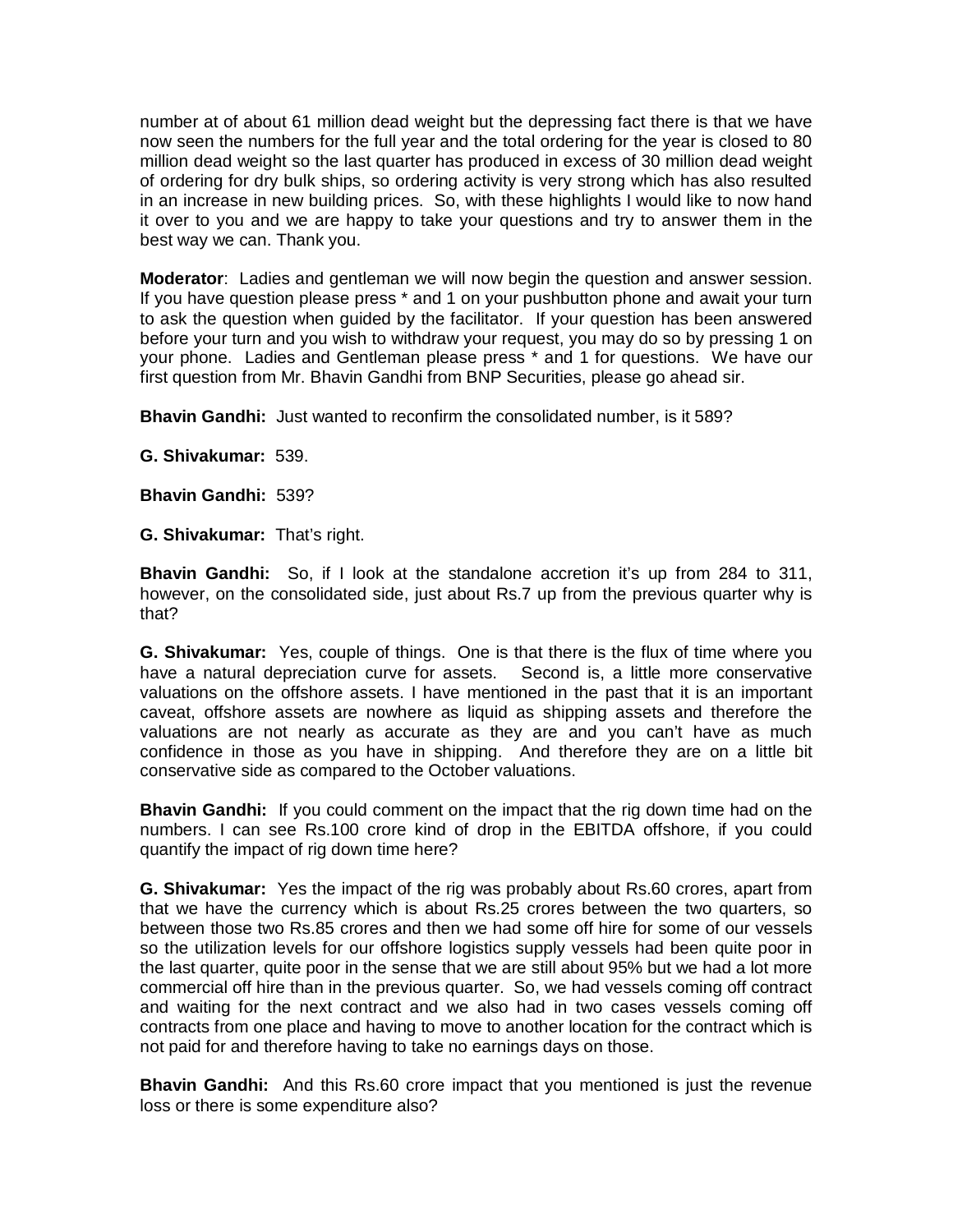**G. Shivakumar:** Yes, it includes both revenue loss and expenditure. Both of them.

**Bhavin Gandhi:** But if you look at repair and maintenance expense that does not seem to have gone up substantially so?

**G. Shivakumar:** It would be up. However, not all of it has been expensed out because it completed in early January so about 50% of the survey cost has been expensed out in the last quarter and the rest will be expensed out in this one.

**Bhavin Gandhi:** The Rs.60 crore impact that you mentioned is up to January?

**G. Shivakumar:** No, it is for the P&L of December.

**Bhavin Gandhi:** Out of which if I see the survey expenses. they are just about up Rs.3 crores?

**G. Shivakumar:** No there must be some, there is some saving in other places so it's not just 3 crores.

**Bhavin Gandhi:** And just one final thing, on the other income part, you mentioned in the last quarter, because of the low yields you had booked treasury losses, so how should one be looking at the other income going forward because if I were to look at the yield on cash it seems to be very, very low so how should one look at it in subsequent quarter?

**G. Shivakumar:** I don't know what that market is going to do but we do have substantial amount of investment in slightly longer duration funds so the average duration of our portfolio is probably four years and therefore it will be affected by how interest rates move. So, you can take your view based on that.

**Moderator:** Thank you for your question sir. We have our next question from Jinal Sheth from Multi Act, please go ahead.

**Jinal Sheth:** Just wanted your opinion and your thoughts on how the global outlook is on supply demand of ships and basically how the global trade is panning out, just thoughts on how your target market is panning out and some thoughts on that.

**G. Shivakumar:** Just to put the numbers in place first. The dry bulk fleet grew by about 6% last year that's calendar 2013 over 2012. Crude and product both grew by approximately 2% plus or minus a little bit. For the coming years we are expecting dry bulks still to grow at about 5% the pace of delivery of new buildings has moderated, we went through three very high years of deliveries and that has now moderated on the dry side which is a good thing. However, it is still at 5% and so the order book is about 20%, we expect net fleet growth to be 5**%** possibly 6% for calendar '14. Within crude we expect much lower fleet growth because the order book there is not very high, we would probably expect about 1% to 2% fleet growth. In product tankers because that market recovered in 2012 itself we have quite a substantial order books so 4% to 5% fleet growth would be expected there. Now, coming to the demand side dry bulk demand remains strong again and lot of Cheap cost iron ore and coal mining projects are coming on stream will be in a position to be Shipped. Even though China is slowing the demand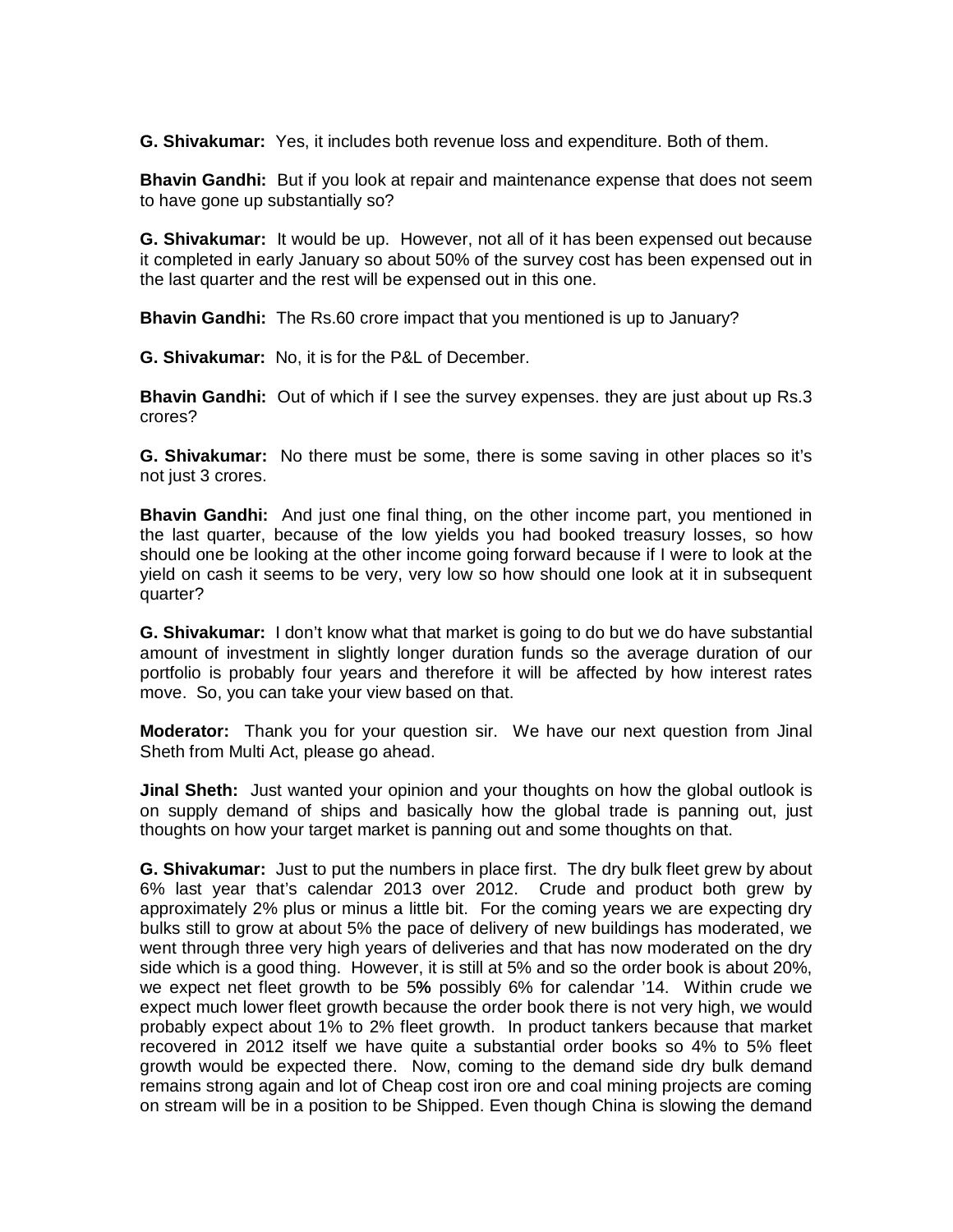for commodities is still quite high. Last year Chinese seaborne demand for iron ore grew by about 10% which is about 75 million tons. So, demand continues to be strong and on the other side we have supply which is coming on stream and which is cheap supply and therefore this will be transported and it's likely that ton miles will also be pretty strong. Again, whether it's going to be able to match the 5% growth in fleet we don't know but we expect that it should be sort of evenly balanced, one thing is that we think that dry bulk has probably seen the worst of it. We saw first half of last year was very weak and then we had a recovery starting from July, so we have probably passed the worst part of the market but whether we return to significantly profitable levels that remains to be seen because of the way the order book has built up. So, on crude, oil demand is not great, US continues to produce shale oil and it continues to grow but one thing which is happening is that because the consumption is not growing much in the Atlantic Basin, the west African oil is moving more towards the far east and that's leading to an improvement in ton-miles, there are also arbitrage trades in crude oil which is resulting in European oil coming to the Far East. So, though the headline number of demand doesn't look very good still there are little trades which result in little blips in demand and therefore in rates spiking from time to time.

**Jinal Sheth:** Couple of things that you mentioned the iron ore and coal projects coming on stream, specifically which countries?

**G. Shivakumar:** This will be Brazil, Australia, South Africa. These are the three big regions and lot of these mining projects which were started off in 2010 – 11 are coming on stream now. Again delivering into a weak market for commodities but and therefore they are not going to make the kind of money that they expected when they started out we presume but it's still going to be pretty low cost so they will be competitive.

**Jinal Sheth:** Okay and lastly, are you seeing that the demand is still high in China?

**G. Shivakumar:** Yes, it's still pretty good and that's why their iron ore demand import demand grew by 10% in the year so that's still fairly strong.

**Jinal Sheth:** So they continue to consume-

**G. Shivakumar:** That's right and the other big commodity of course is steam coal which we use for power generation where India also has been pretty strong in growth and I think I saw information data somewhere which said that Indian coal imports grew by 25 million tons last year, so it's being pretty strong, Chinese coal imports also were pretty strong. The other factor is grain trade and again people are expecting strong grain exports from the Americas which adds to demand on the market, so broadly demand side doesn't seem to be too much of a concern for dry bulk but supply is still a little bit of a concern. Scrapping was peaking up so we had scrapping of 32 million dead weight in calendar '12. We were going along similar run rate in the first half of calendar '13 to about 15 million tons were scrapped in first half, 14 – 15 million tons but after the market picked up we saw a very little, much less scrapping so second half saw only about 7 to 8 million tons of scrapping. So, the supply side is a little bit of a worry on dry bulk. On the crude it's opposite the supply side is pretty good there is not more than 1% to 2% fleet growth, expected on a net basis but the demand is a little bit of a concern though you still have as I mentioned all those trades which are long haul trades which might help a little bit in demand.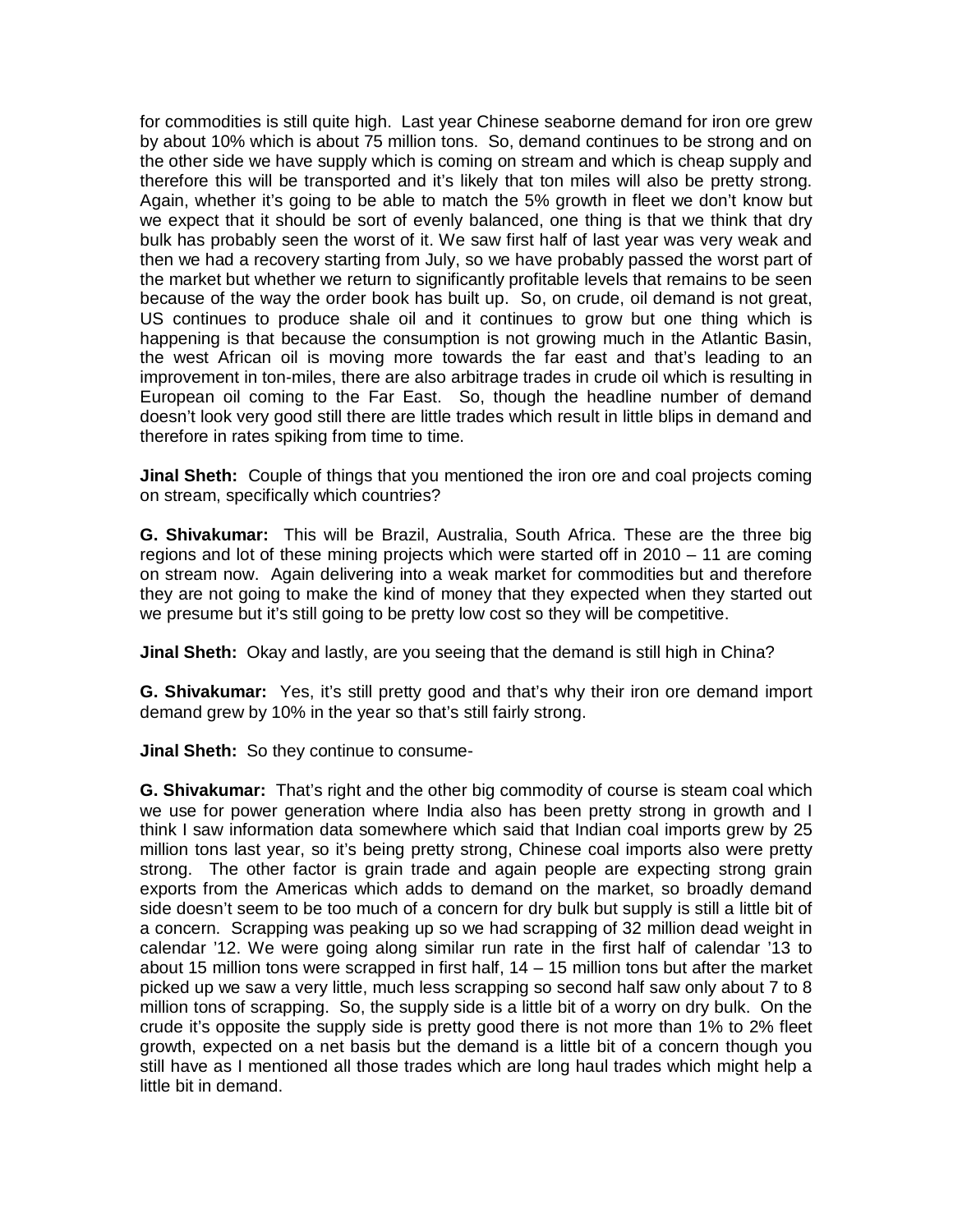**Jinal Sheth:** And GE Shipping did some purchasing of fleet in the last one – two years is that right?

**G. Shivakumar:** That's right.

**Jinal Sheth:** How many were there?

**G. Shivakumar:** We bought three second hand vessels in the last one-and-a-half years, one of the fleet was an LPG carrier and two were MR Tankers.

**Jinal Sheth:** Okay so total five ships?

**G. Shivakumar:** No, only three.

**Anjali Kumar**: Also, we bought six new building, of which five are dry bulk and one is product tanker.

**Moderator:** Thank you for your question sir. We have our next question from Suman Bhatt an Individual Investor, please go ahead.

**Suman Bhatt:** And I think another satisfactory, not outstanding quarter this time. My question was more related to your previous comments regarding the outstanding orders for bulk and the deliveries to happening. See, 20% of outstanding orders that you mentioned of the total fleet, I think historically that looks fairly low but when you said that about 80 million of that has been added in the last one year which I don't know work's out about 12% or 13% of the total fleet, looks like a really huge number, do you expect that to go on for the coming 12 or 18 months or so, in which case the total outstanding orders on hands would be really high and probably quite worrying?

**G. Shivakumar:** Yes, couple of things one is I would just like to correct you on the historical order book, it's only if you look back at the last five years that 20% looks like a lowest order book but historically 20% order book is really high so any time prior to 2005 if you have seen 20% you have a thought that that's really bad picture for supply. But yes the pace of ordering which is being seen last year, it's unlikely to be kept up or at least we are hoping that's not the case, already yards are quoting for delivery in second half of 2016 so slot are not easily available so you had to go further and further out now if you want a ship. You never know there is a lot of money coming into shipping last year, I think shipping raised about \$9 or \$10 billion of equity private and public and if that money keeps flowing in yes you could see a lot more orders, so we are hoping it doesn't happen but we saw that happened in the last quarter and it is definitely a worry.

**Suman Bhatt:** So, given this situation you are looking towards investing more in the crude and product tankers are you still looking at dry bulk as possible things to acquire more vessels.

**G. Shivakumar:** It's a possibility to acquire more vessels, everything depends on the pricing that we get so if we get a ship at a reasonable price there to buy. As I mentioned, prices of all assets have gone up so yeah, we will just have to see which one looks most attractive and because prices have gone up across the board, assets are not as attractive as they would have looked few months ago. And ordering has been pretty strong even in crude and product so the numbers don't look as big. The fleet profile is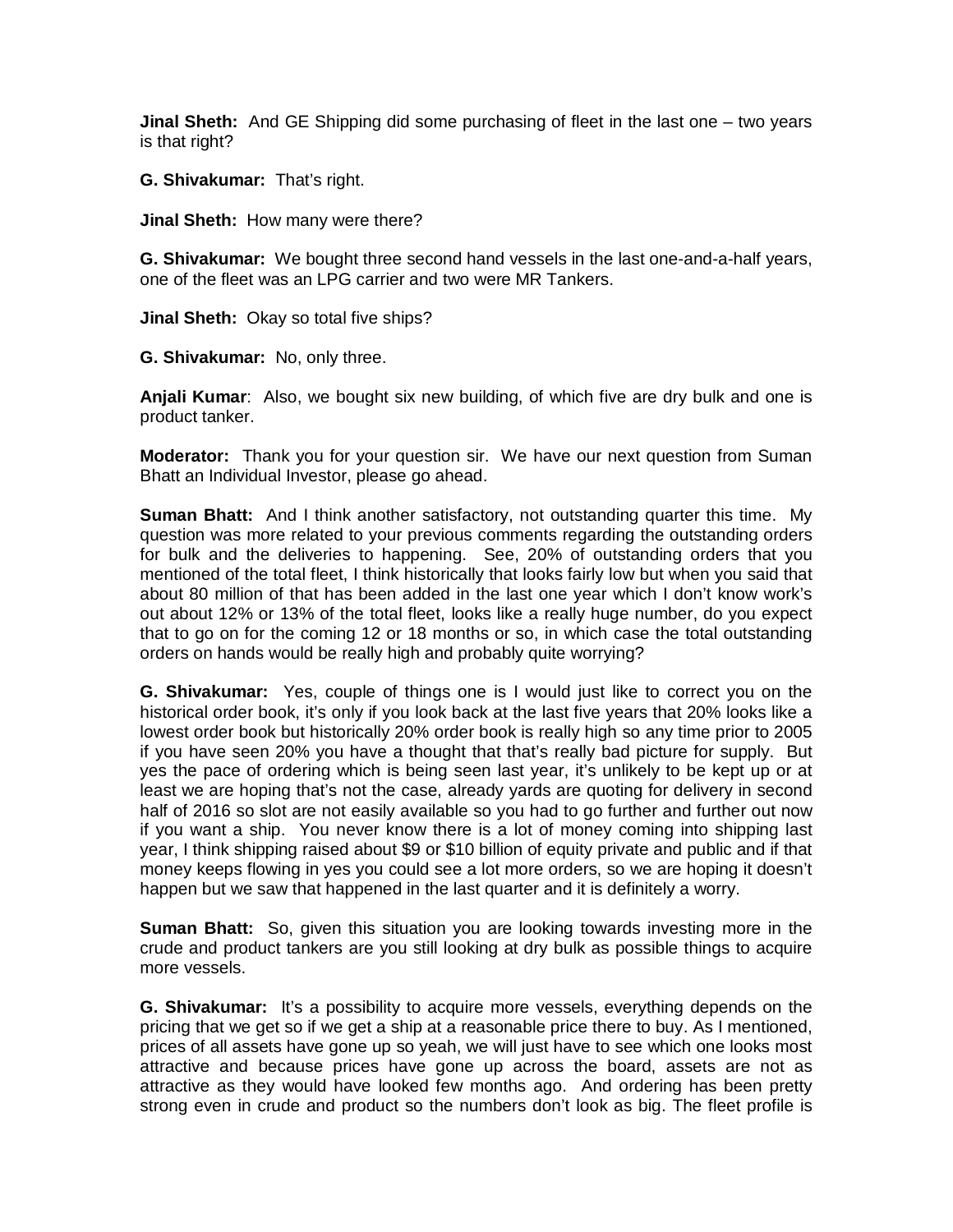such that you don't have too much scrapping to happen on the tanker side because they had their 2010 deadline for the old vessels and so there wasn't that much of scrapping left to be done for old ships. On dry at least you have that which has to happen which is scrapping. On tankers of course you have always the issue of demand because oil consumption is not growing at the same rate that iron ore and coal consumption are growing so that's always a concern. Bulk trade growth is much faster than tanker trade growth that's one thing that you should remember.

**Suman Bhatt:** What would be the approximate outstanding orders for new ships on the products and crude side?

**G. Shivakumar:** Products is about 13% or so and crude probably 10% - 11%.

**Moderator:** Thank you for your question sir. We have our next question from Mr. Ashish from Morgan and Stanley, please go ahead.

**Ashish:** My first question is on NAV because sequentially if I see your shipping NAV has gone up a lot more than the consolidated NAV plus your net debt has also now basically gone down on a sequential basis which basically means that on the offshore side it seems like if I am just trying to do the maths -

**G. Shivakumar:** Ashish, I think you didn't catch Bhavin's question which was the same thing and basically it's slightly more conservative valuations of the offshore assets.

**Ashish:** Yes, but something must have gone down to explain in the maths.

**G. Shivakumar:** Yes, it's conservation valuation meaning that they have gone down, there are two things one is that there is year's depreciation which kicks in on  $1<sup>st</sup>$  of January and second is that it's a little more conservative that's all.

**Anjali Kumar:** There would also be no trade in some of those larger assets

**G. Shivakumar:** Yes it is because the liquidity in all these things, it is a little more difficult to value so, it will swing a little bit.

Ashish: Sure and secondly if I look at the offshore logistics business our revenue days are down roughly 600 days on a sequential-

**G. Shivakumar:** No, Ashish you are seeing the wrong no. , we had made a mistake in the press release last time which we then corrected so the difference is actually about 70 days or so. So, there is a difference of about 70 days or so which is due to poor utilization in the quarter, we had some ships, one ship waiting between contracts and we had two ships which were being mobilized from one contract to another so commercial utilization was lower than the previous year.

**Ashish:** But if I factor in the impact of the rig, is it right interpretation that the margins in off shore ex rigs have actually gone up on a sequential basis.

**G. Shivakumar:** There is not being much of re-pricing in the quarter in fact even after the rig you would have lower margins because on the offshore logistics business we had nothing priced up in the quarter.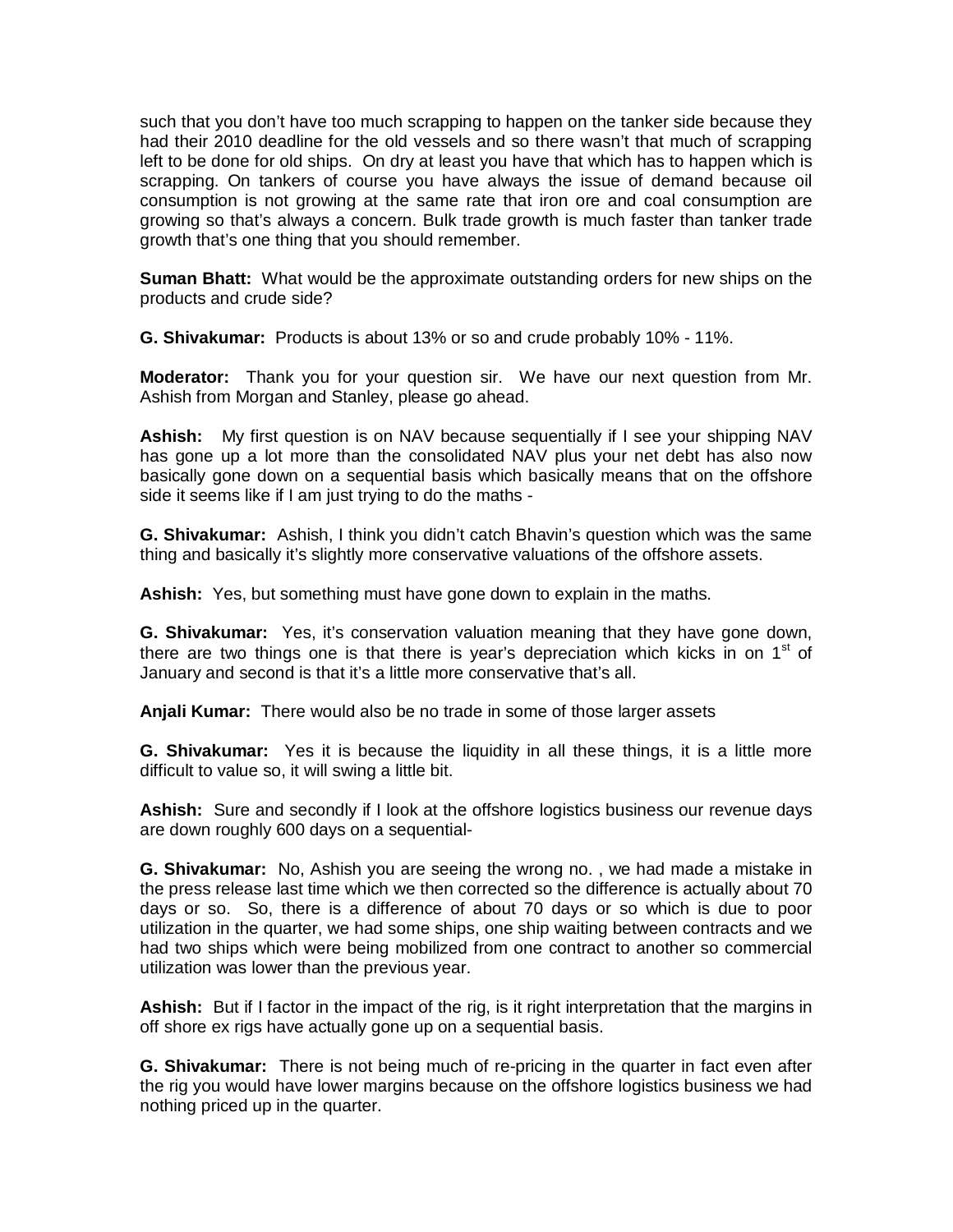**Ashish:** I am talking particularly about the offshore logistics if I take up the rig and the impact of rig.

**G. Shivakumar:** Yes, even in offshore logistics nothing priced up and we had lower utilizations, so it's unlikely that margins would have gone up we will take a look at it but I would be very surprised if margins have gone up even just for the offshore logistics business?

**Ashish:** And lastly what would be the survey cost that you say would be booking in, in **Q3?**

**G. Shivakumar:** We don't give numbers on specific projects.

**Moderator:** Thank you for your question sir. We have our next question from Mr. Mandar from Prabhudas Lilladher please go ahead sir. I am going up with the next question sir. Mr. Chetan Kapoor from Axis Bank, please go ahead sir.

**Chetan Kapoor:** My question is regarding the dry bulk space, as you have said there is lot of order book which has come up over the last one year, so could you share some data or some kind of color on whether these new orders be breaking even when they hit sea.

**G. Shivakumar:** Okay that's forecast of rates but orders have come up and the prices are historically not low but breaking it on these if we just look at today's rates, today's spot rate probably wouldn't break even. Probably just about scrape through if they don't take any debt on those they would probably breakeven and today's spot rate which are \$10,000 a day across the board by the way but at today's period rates they would probably be little above breakeven maybe. But people are ordering these for 2016 delivery so they are looking at and I think hoping for slightly better rates then?

**Chetan Kapoor:** Then it comes to second part of my questions. It seems like there is a fare bit of speculation which is involved in this so what level of financial sector participation would you put in this case rather than just a shipping firms participating in this new order booking?

**G. Shivakumar:** Lot of it is from traditional shipping firms. Financial Sector participation is there and it gets reported widely and we have seen it. However, it will be very rare to find a fund manager who goes out and books it by himself. So, they will go and team up with shipping players and they go and order ships.

**Anjali Kumar:** There is a marginal change in the sources of funding for the shipping industry over the last two years so we have seen to some extent bank's participation to come off on the other hand equity component has gone up in a substantial way over the last two years as a source of funding for this order book and we have also seen some private equity in the space. Along with that I think the other third thing which has gone up is the ECA funding which is basically government aided funding, which is export credit agencies.

**Moderator:** Thank you for your question sir. We have our next question from Mr. Krishna Raj, individual investor, please go ahead.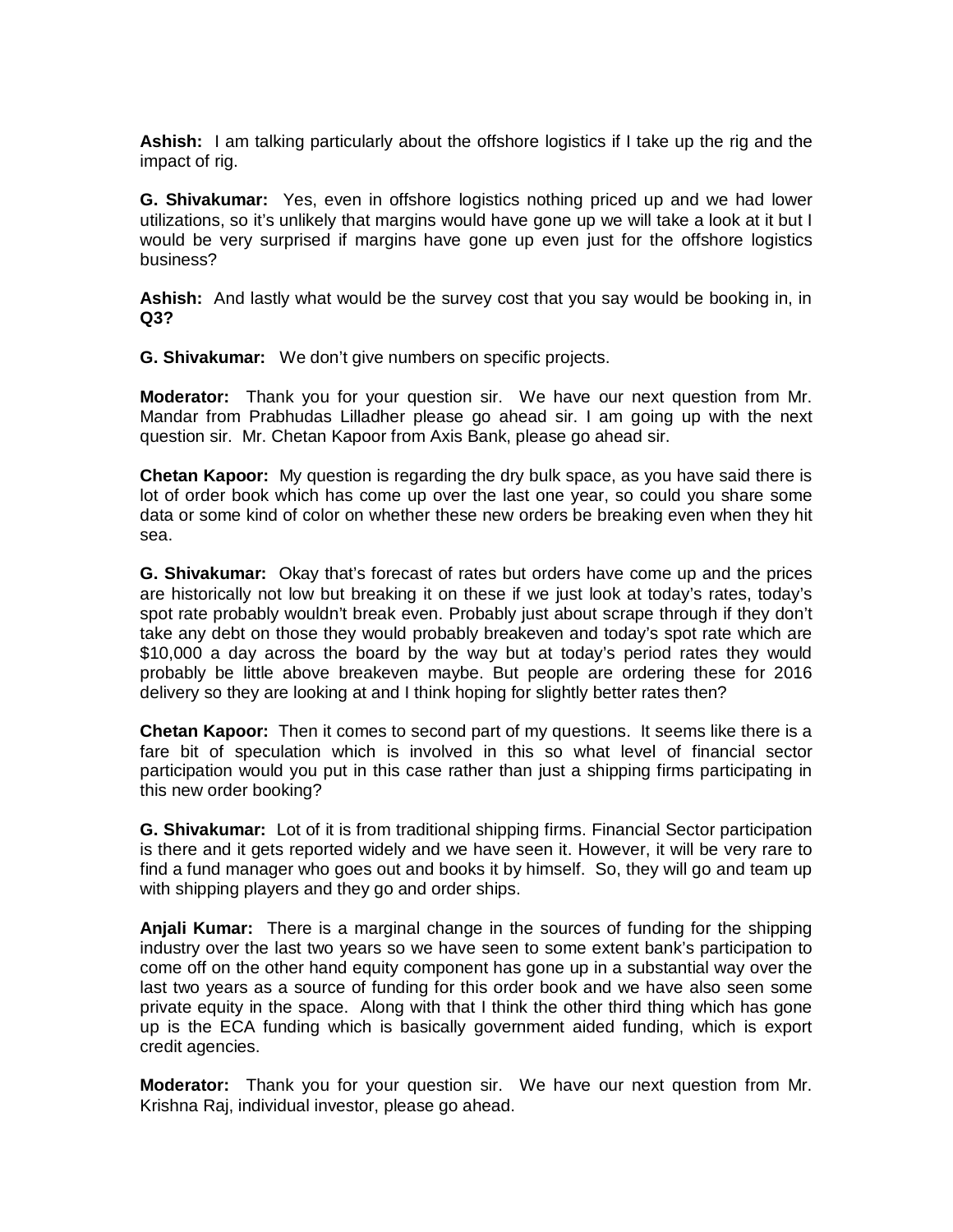**Krishna Raj:** I was expecting that given the nice December month for crude tankers we would have seen higher TCYs because from what I read the Suezmaxes and the Aframaxs rates quite went up, so that I didn't see here and then I was looking at the revenue days, the revenue days on a Y-o-Y basis is lower by about 25% so I just want to get some idea on why we weren't able to encash on or it appears that we haven't been able to encash on the nice rates or are they hidden in the voyage charters that might be showing up in the next quarter.

**G. Shivakumar:** Two parts to your question, I will take the second one first. These revenue days I think you are looking at the offshore logistics revenues days?

**Krishna Raj:** No, I am looking at the revenue days for shipping which is owned tonnages-

**G. Shivakumar:** Yes, we have sold few ships during the year and we had incoming outgoing voyages which you correctly referred to as a voyage charter days so it's just a little bit of blip in the quarter of Q3 of last financial year. So, this one is more representative of the kind of revenue days that we would have so that's one. So, there is a change in the fleet as well as there is the impact of incoming and outgoing voyages so that's the short answer to the question. And coming back to your first question you are right, December rates were very firmed for Suezmaxes and the voyagers did not finished in December so whatever voyages we have fixed in December will finish only in the current quarter. So, they do not affect the accounts of Q3.

**Krishna Raj:** My next question was what's the dollar amount that you now hold in cash on a consolidated basis?

**G. Shivakumar:** You mean in dollars?

**Krishna Raj:** Yes.

**G. Shivakumar:** It's about \$350 million.

**Moderator:** Thank you for your question sir. We have our next question from Mr. Vikram from Antique Stock Broking, please go ahead.

**Vikram:** Can you just explain this other operating income part which is bit higher in this quarter compared to previous quarter?

**G. Shivakumar:** It's just where we had a damage to one of the vessels in an earlier year and there was an insurance claim on that which we received so that's the other operating income.

**Vikram:** Most part is basically from insurance only?

**G. Shivakumar:** That's right.

**Vikram:** Can you just give the revenue days of loss in shipping because of this dry docking of vessels?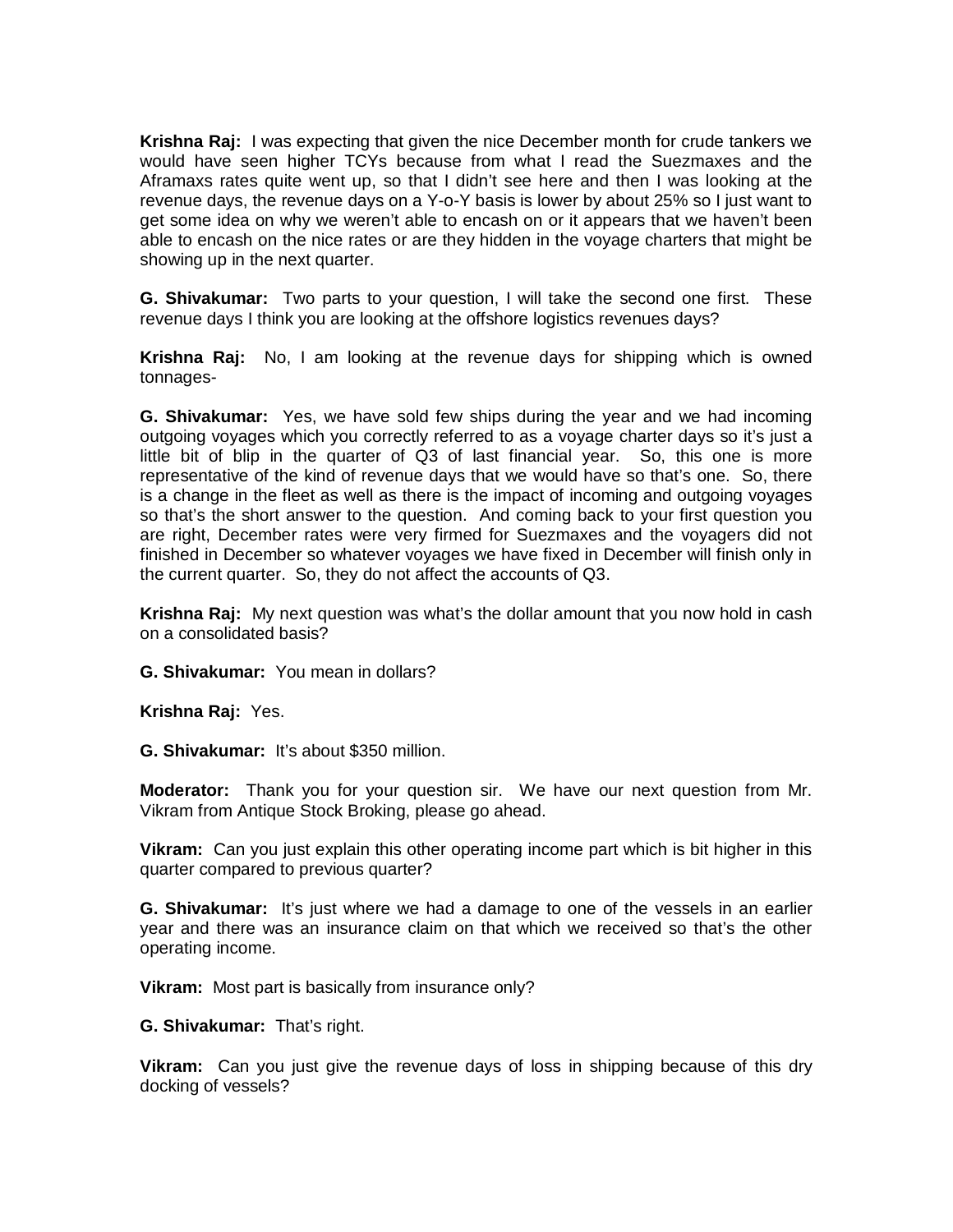**G. Shivakumar:** One minute, because these are surveys plus dry docking. It's about 60 days.

**Vikram:** For four vessels?

## **G. Shivakumar:** Yes.

**Vikram:** I think most of the questions has been answered thank you very much.

**Moderator:** Thank you sir. We have our next question from Mr. Mandar from Prabhudas Lilladher, Mr. Mandar.

**Mandar:** You said that there is a spurt in volume in crude tankers so how long do you expect this to be continue and what exactly the demand what you said in Far East, can you please elaborate more about the Far East demand?

**G. Shivakumar:** Yes, two things it's not so much of spurt in volumes as increase in the ton-mile, crude oil is travelling for longer distances which of course increases the demand for ships. So, basically what's happening is that West Africa was producing crude oil and shipping it to the US and now the US is importing less of it and the West African oil is very much light shale oil in its quality and therefore the West African oil has been reduced in the last two years to virtually zero, i.e. West African to US trade. Now, this oil will still be exported. There are two or three choices it can go, to Europe or it can go to the Far East. European refineries are working at very low utilization levels or shutting down because they are not able to compete against the US products exports therefore these barrels of crude oil have found their way to the Far East. Now, West Africa to US is a shorter trip than West Africa to the Far East/China and therefore the demand for crude ships has increased, so the important thing is not just the number of tons which gets transported but the miles over which they get transported so ton-mile demand has gone up because of this.

**Mandar:** The second thing which I mentioned is that the Chinese were reportedly filling up the strategic petroleum reserves phase two and this is said to have resulted in an increased demand so that is a real volume demand which could be about half a million barrels a day of imports and these imports mainly coming from the Atlantic Basin. So, again long haul imports of oil going from the Atlantic Basin to the Far East which resulted in increase demand for ships so those are the two things that influenced the crude carrier market.

**Mandar:** But how long do you expect this to continue?

**G. Shivakumar:** The market is already down from those levels so the current spot market is back to where it was in the month of October before it took off, so obviously it has been discontinued. So these are short term blips and the only message that they give us is that the market is not heavily oversupplied and therefore there can be some of the short term spikes in rates.

**Moderator:** Thank you for your question sir. We have our next question from Mr. Amit from Bharti AXA, please go ahead.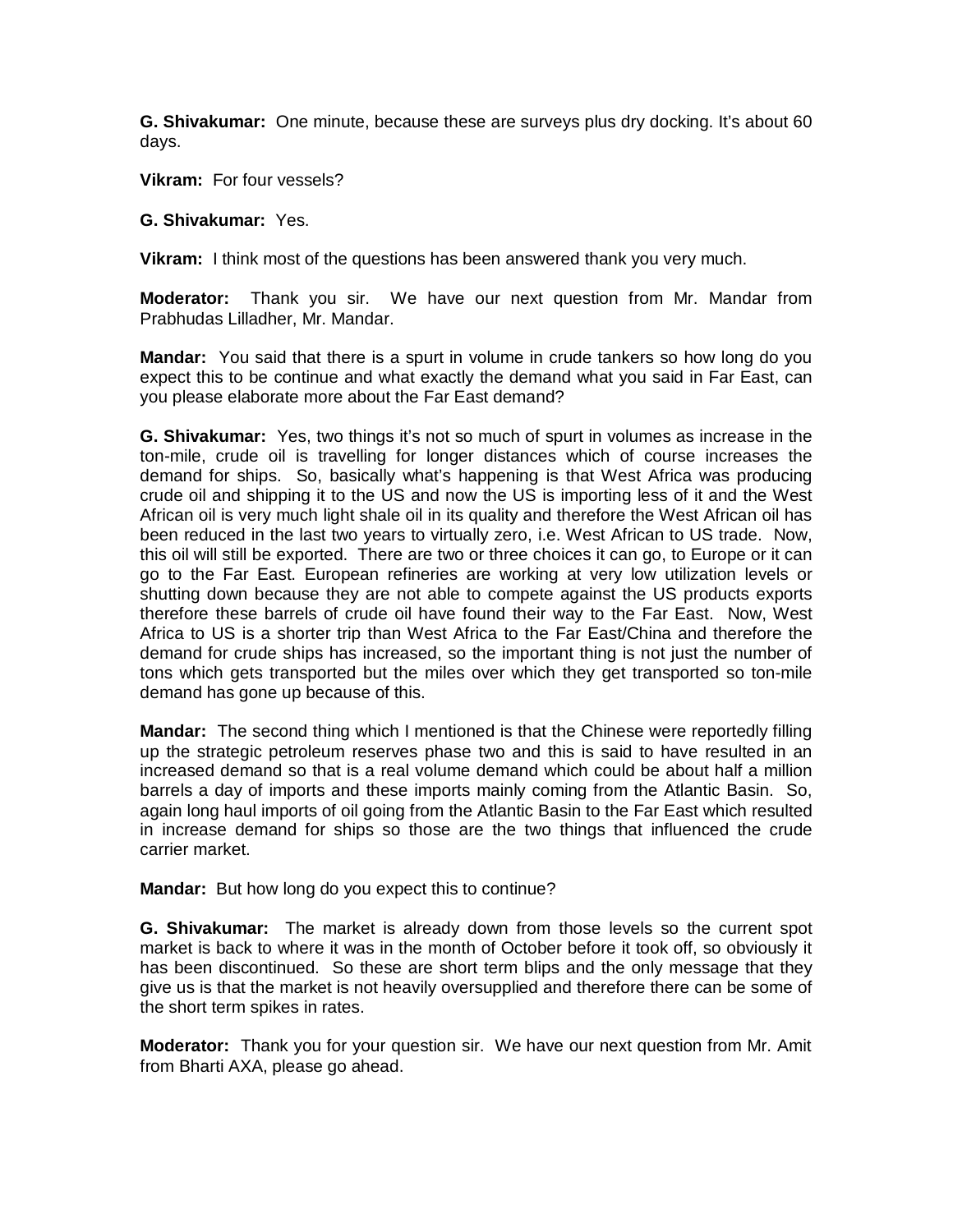**Amit Surekha:** As you mentioned in the beginning that Baltic Dry Index has fallen very sharply. Last one month it has fallen more than 50% why do you think this has happened because if you look global data US is doing good, Europe is doing different data points.

**G. Shivakumar:** Okay there are couple of things whether disruptions in Brazil and Australia which are hindering exports and which tends to happen in the first quarter of the year and the second thing is the Chinese New Year in which the imports automatically go down and the activity level goes down, so these two things generally tend to happen in the first part of the year.

**Amit Surekha:** Okay but these things happen every year but somehow this year the extent of fall is a bit higher than earlier years?

**G. Shivakumar:** No, I don't think so. In fact this January – February rates have been substantially better than they were in Jan – Feb last year or the year before that so that Capesizes are running maybe \$4000 to \$6000 a day they are still today earning about almost \$10,000 a day on the spot market, so yes the fall has been huge but that's only because we saw a little bit of a recovery in the second half of last year.

**Amit Surekha:** So, I mean you see the rates again reviving or it is affected to remain at these levels at least in the foreseeable future of next three to four months?

**G. Shivakumar:** It will probably revive, it depends on how demand plans out now and because China is such a big factor, how they fair with their imports etc is a critical thing, so given the outlook for demand we believe that rates will not remain at these levels. Again as I have mentioned earlier it doesn't mean that there will be very strong rates, there will be a gap on the rates because of the capacity which is coming in but they would probably recover from here maybe not a very strong recovery but we would expect the rates should be higher than what they are currently.

**Anjali Kumar:** I will add here that even though the rates have come off where they are today, it is still substantially stronger than what it was maybe the average of 2012 or even higher than the average of 2013.

**Amit Surekha:** So, like you highlighted in the last one year the assets have gone up almost 15% - 20% so post December also has the prices held on or the asset prices have been falling in last one month?

**G. Shivakumar:** They have not fallen they have held on to there so there is no drop in prices of value.

**Anjali Kumar:** Asset prices generally fall only with a certain lag, fall or rise with the certain lag.

**Amit Surekha:** One more last question. I mean can you share of your total fleet how much is on spot right now and how much is on contract?

**Anjali Kumar:** We have roughly just over about 60% on spot.

**Amit Surekha:** Okay this is on the overall fleet?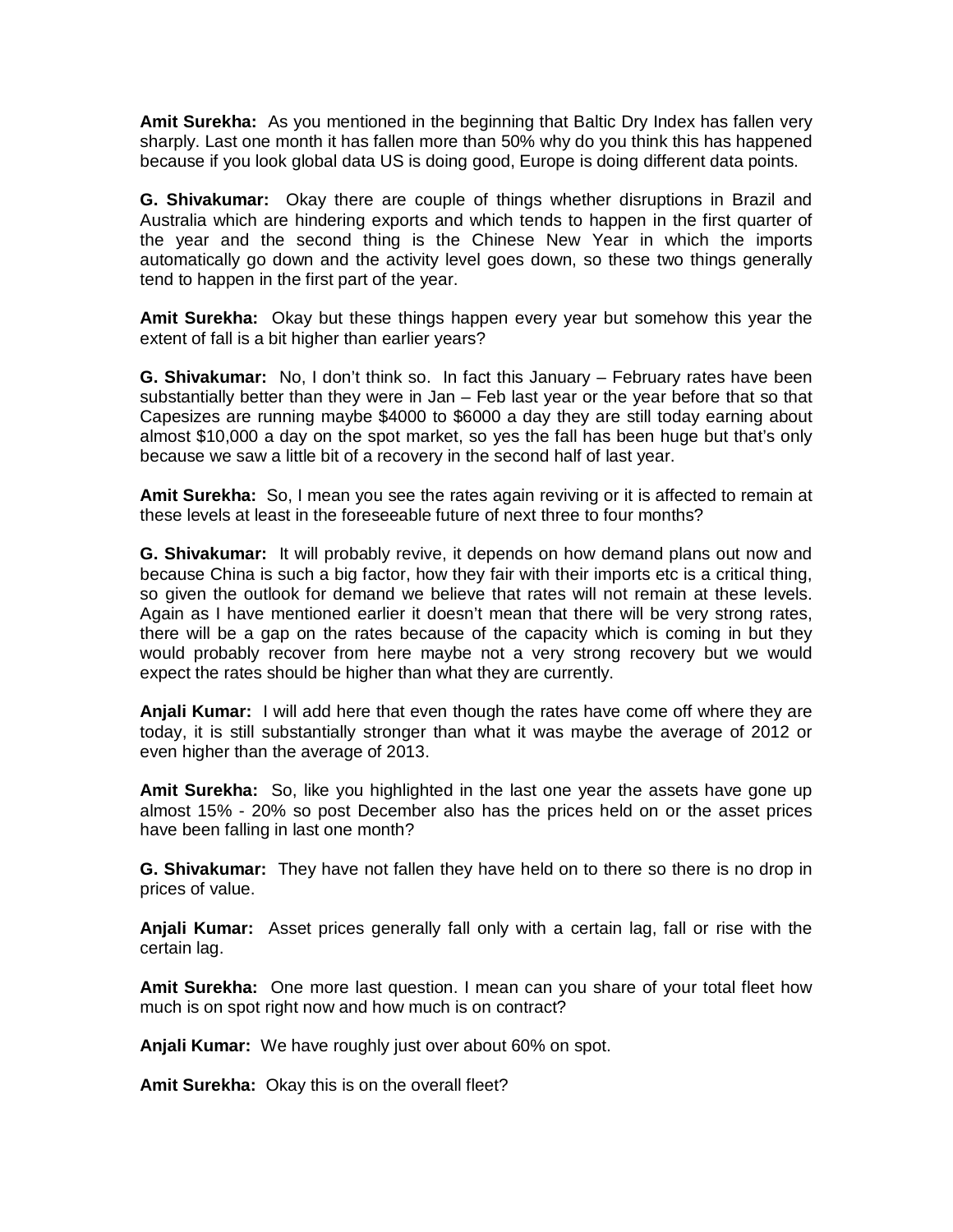**Anjali Kumar:** Yes overall fleet.

**G. Shivakumar:** Most dry bulk and tankers?

**Anjali Kumar:** Shipping fleets.

**Amit Surekha:** Yes, shipping fleets okay. So, it means that your spot percentage has gone up in last couple of months from November to now?

**G. Shivakumar:** No, I don't think that percentage has gone up we have been at much less than.

**Anjali Kumar:** It's been between 50 and 60.

**Amit Surekha:** Okay so it has remained in the range of 50 – 60 in last?

**Anjali Kumar:** Yes, last couple of quarters it's been 50 – 60.

**Moderator:** Thank you for your question sir. Mr. Suman Bhatt has a question please go ahead.

**Suman Bhatt:** My question is related to the prices at which we contracted the new businesses which are on order I think maybe five kamsaraxes and one product tankers, just wanted to check at what price levels were these orders placed, I mean now were they may be 10% from the bottom price or was it slightly higher?

**G. Shivakumar:** Yes, within 10% of the bottom price.

**Suman Bhatt: On average for all six...** 

**G. Shivakumar:** That's correct.

**Suman Bhatt:** And the current prices would you be looking at the further acquisitions or wait for to see-

**G. Shivakumar:** Yes, if we find a suitable project we are always there to do. If we can find a project and make the numbers work we are there to do it but yes we are less enthusiastic than we were when we did those contracts.

**Moderator:** Thank you for your question sir. We have our next question from Mr. Ashish from Morgan Stanley please go ahead sir.

**Ashish:** My first question is on CAPEX for all the seven vessels that we have on order what is the total CAPEX that is there plus what is the CAPEX on the rig?

**G. Shivakumar:** The total CAPEX that we have in the group is about \$410 billion.

**Ashish:** This includes the rig as well?

**G. Shivakumar:** Yes for the group.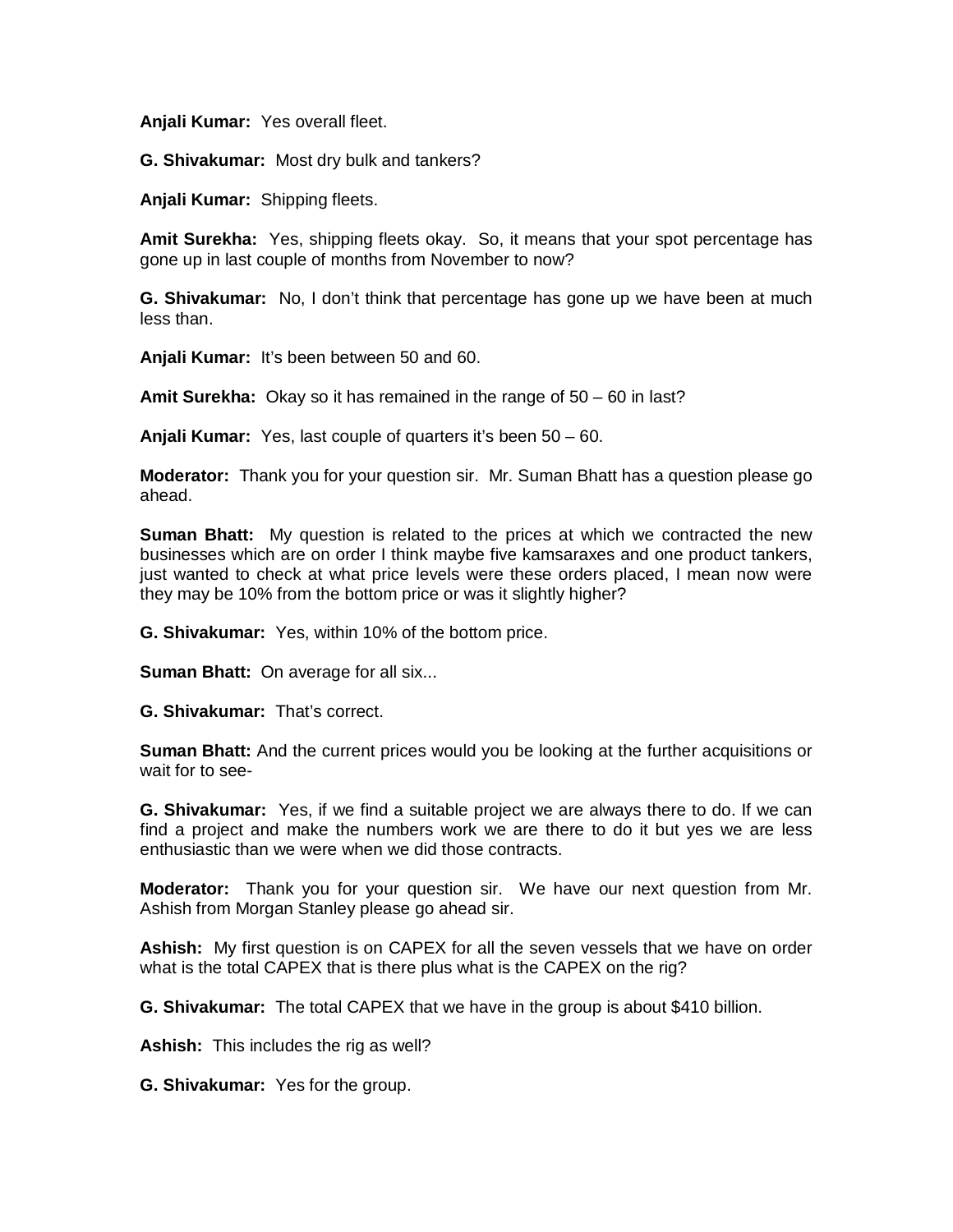**Ashish:** And how much of this was already paid out of 410?

**G. Shivakumar:** Yes, about 25% that's right, about 25% has been already paid.

**Ashish:** And secondly, for the offshore margin decline you highlighted some Rs.25 crores impact of currency, what exactly is that?

**G. Shivakumar:** It's the revaluation of the currency in the quarter so we got a positive impact in the previous quarter because it went from 60 to 60.5 and 59.5 to 60.5 and then it reversed a little bit by Rs.1.

**Ashish:** And then just lastly, early in the call you said that at the current asset prices and the current rates vessels would be just about the breakeven maybe, so given we have also ordered five new vessels. What kind of rate recovery are you expecting by the time these vessels had actually delivered?

**G. Shivakumar:** Okay one thing, what I mentioned earlier is based on current spot prices. And the current spot prices you should keep in mind are down for cap sizes about 70% from one month ago numbers and for the smaller sizes Panamaxes and Supramaxes is down about 40% from month ago numbers. And therefore spot values are not really indicative of anything really. On time charter rates that you get today they are probably still profitable, they would probably and again it's hypothetical because their shifts are coming two years down the road but current time charter rates, the current time charter rates they would make a positive contribution to profitability.

**Ashish:** Okay so when you do your maths before say ordering a ship, what kind of ROEs and all do we kind of look into ROE or ROC whatever be the number?

**G. Shivakumar:** Okay we hope for 10% plus return on capital but it's really tough to be able to justify putting those earnings in any market scenario. So for instance if you are buying ships really cheap and if you were in January last year and you took the current earnings so you would probably have been making negative returns based on the earnings yield so you have to take a little bit of a leap of faith when you make the investment and be able to paint a scenario, a plausible scenario when you could have under which you could have 10% say just as a number 10% ROC. So, that's what we do normally because in most markets you will not be able to find it and in the markets where you are able to show a current yield of say 10% plus, you will probably lose on the asset value this is what happened in 2007 – 2008.

**Moderator:** Thank you for your question sir. We have our next question from Mr. Bhavin Gandhi from BNP Securities, please go ahead.

**Bhavin Gandhi:** If you could comment on the utilization now in the OSV side of our fleet how has that been in this quarter?

**G. Shivakumar:** Yes, it's been worst than the previous quarter and that's a little bit of an issue with the offshore business. So we had about 70 days less in terms of revenue days than the previous quarter, two things one is you go from one contract to the next and you have to move from one place to another and sometimes you just don't get paid for it that's one. Second is, if you work in the spot market and when you are working you get a nice rate and then you sit and wait for the next contract which takes 30 to 60 days.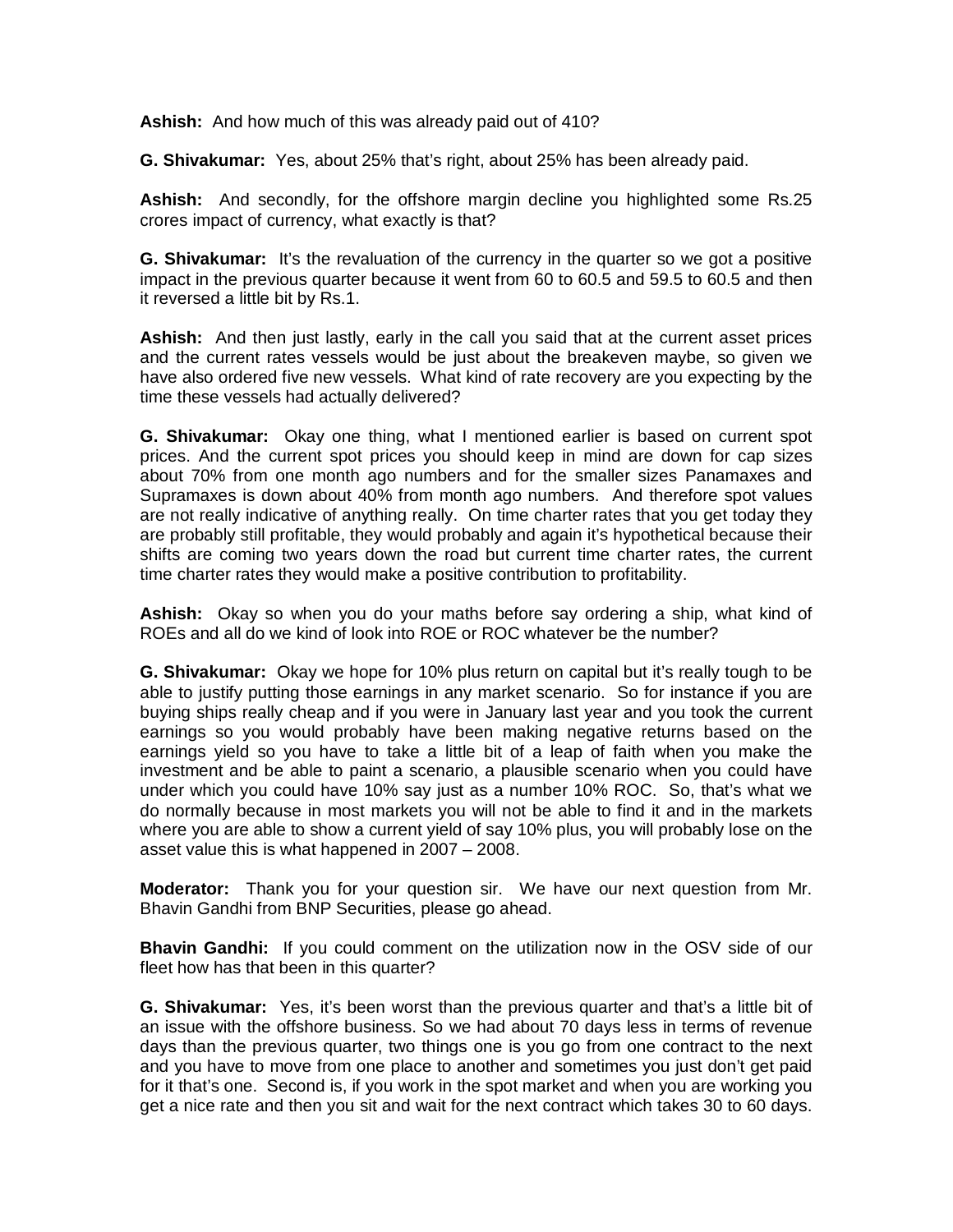So, that's something which is a bit of an issue with the offshore business, so when you are running it's a wondering return and then you are just sitting there and earning zero and that's because there is very little liquidity in the spot market, as there is very little liquidity in the sale and purchase market.

**Bhavin Gandhi:** What about the fourth quarter now has utilization picked up now?

**G. Shivakumar:** Okay, we have fixed out. so we have four re-pricings during this quarter for offshore vessels we will have four more re-pricings for the rest of this calendar year and we have a rig re-pricing at the end of this year.

**Bhavin Gandhi:** And could you comment on the rates on the PSV and AHTSV not specifically to our fleet but generally how the rates have moved from previous quarter to this quarter?

**G. Shivakumar:** Generally they are about flat, as I mentioned the big problem is on the utilization and you can get any rate. It's just an issue of landing that contract, so it's frustrating process because the contract is there, you know that there is a requirement but it just takes time and then the ship is sitting while you are trying to land the contract and then you have to sign on mobilization on the asset etc, you lose time your money is spent for going from place to another. So, pricings has not come down nor had they gone up much.

**Bhavin Gandhi:** And then finally the issue regarding the DGH circular, are we seeing the impact now or is it still we are not seeing the impact yet?

**G. Shivakumar:** That's being put in abeyance.

**Bhavin Gandhi:** It's put in abeyance, is it okay.

**G. Shivakumar:** This is on the Indian build ships right?

**Bhavin Gandhi:** Yes.

**G. Shivakumar:** Yes that's in abeyance.

**Moderator:** Thank you for your question. Next question from Mr. Ashish from Morgan Stanley, please go ahead.

**Ashish:** Just one very basic question. For the rig, when there are such downtime like for the survey, are we paid anything by the new contractor or it's complete loss of revenue days for us?

**G. Shivakumar:** No, we are not paid anything, it's our business to keep the rig with valid certificates so we don't get paid anything to that.

**Anjali Kumar:** These are mandatory requirements so you budget them in your whole costing anyways-

**Ashish:** And same for the survey cost as well.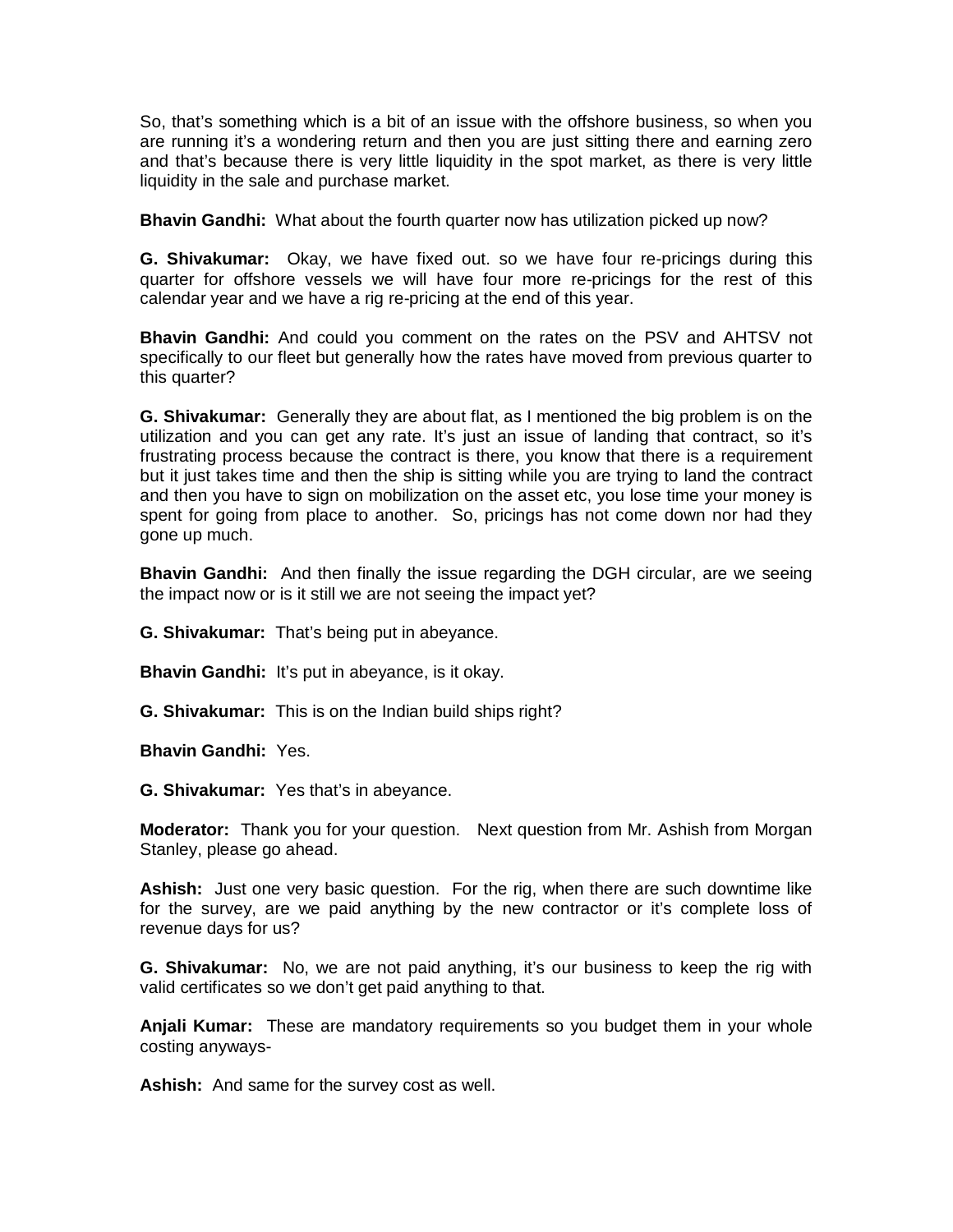## **G. Shivakumar:** No.

**Anjali Kumar:** No, nothing.

**Moderator:** Thank you for your question. Next question is from Mr. Manoj from Mint, please go head.

**Manoj:** I just wanted to check whether you would be looking at receiving listings from Iran now that the sanctions have been suspended for six months period even though I know there is lack of clarity but will you be comfortable in traveling to Iran for liftings?

**G. Shivakumar:** It's little early to say I think we need to get a lot more clarity before we can take a decision on that and I think we need to see all the fine print before we can really comment on that or take a decision either way.

**Manoj:** Another thing that I wanted to ask you is that GAIL is coming out with a tender shortly for some 12 to 14 years LNG ship, will you be looking at LNG sector for this tender?

**G. Shivakumar:** Yes, okay will look at it like lot of other projects and we will see if it makes sense for us but we are no way near making a decision on that. We have been in before on tenders so we haven't decided whether we are interested in this business or not.

**Manoj:** You haven't decided, because you have looked at it earlier. I mean amongst the Indian shipping companies only SCI is there in this segment. I was wondering what prevents Great Eastern from looking at this sector, I mean is there any issue involved where you are not very comfortable in entering this segment.

**G. Shivakumar:** No, it's a good segment so there is no discomfort, it's just that it needs to make commercial sense for us to try to enter it.

**Moderator:** Thank you for your question sir. We have our next question from Mr. Sumeet Chaudhary from Standard Chartered, please go ahead.

**Sumeet Chaudhary:** Just one question on the standalone financials, if I look at the revenue, it seems quarter-on-quarter you have had pretty much flat revenue despite the full dry docking. But your EBITDA on the standalone has fallen quarter on quarter, so is there any extra ordinary expense in there for this kind of a drop in EBITDA?

**Anjali Kumar:** Yes, so net – net the impact was on account of what Shiva mentioned earlier. On one of the insurance claims there was a reversal so that was an extraordinary income of the last Q, which was not there in this Q plus there was some higher port and canal charges which were considerably higher this quarter.

**Sumeet Chaudhary:** And the insurance claim was how much if you could remind me?

**Anjali Kumar:** It was roughly about \$2 million.

**Moderator:** Thank you for your question.